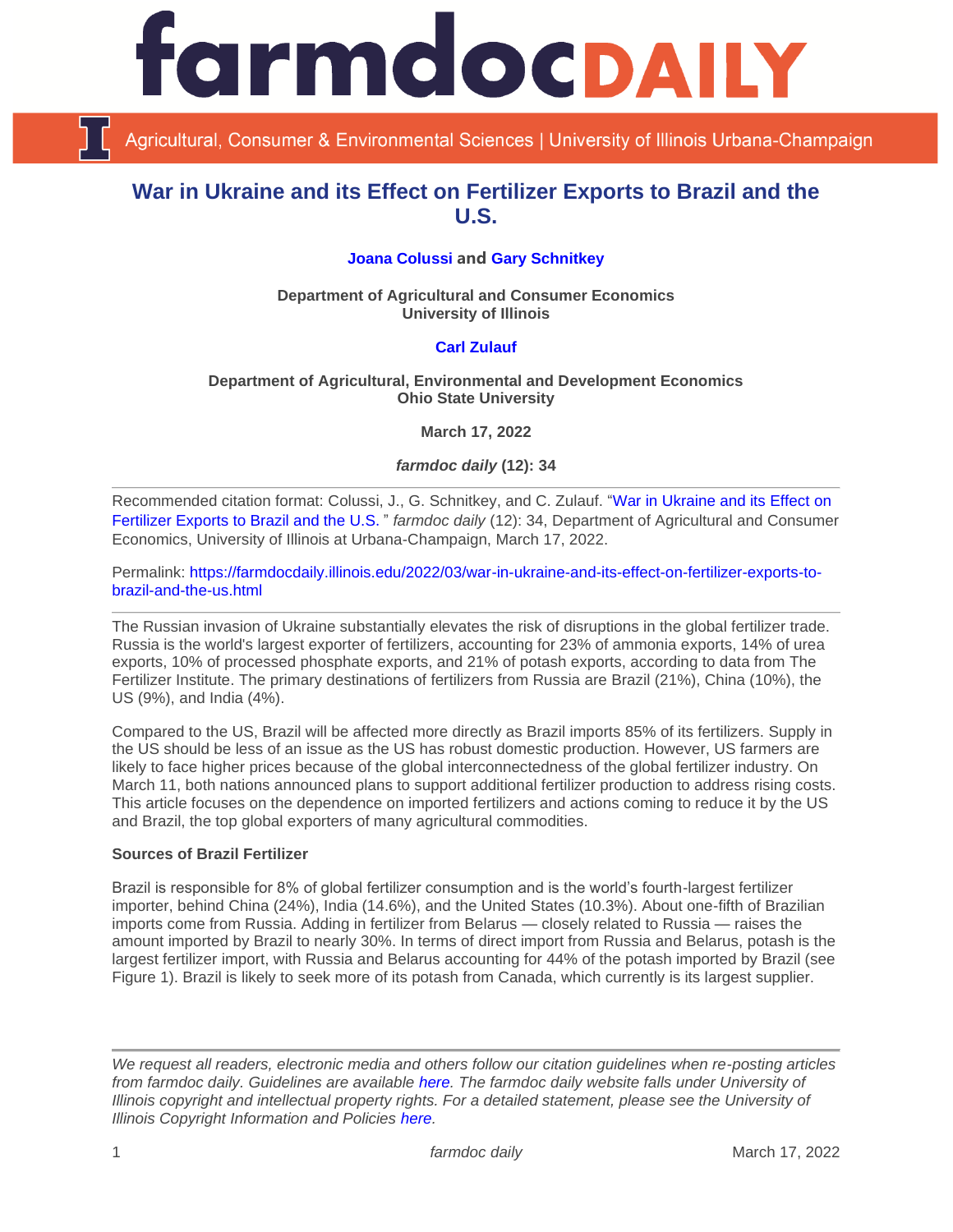

Brazil imports 95% of its nitrogen fertilizers, and Russia is the leading supplier, accounting for 21% of the amount imported, followed by China, Qatar, and Algeria (see Figure 1). In 2020, Brazil produced 224,000 tons of nitrogen fertilizers, which met slightly more than 4% of the country´s demand. Brazil currently has only three nitrogen producers.

Brazil imports 75% of its phosphate needs, the lowest percentage of the three essential fertilizer components. The main supplier is Morocco, followed by Russia, Saudi Arabia, the United States, and China (see Figure 1). These countries account for more than 70% of the world's production of phosphates.

The breakdown of fertilizers applied in Brazil: potassium (38%), phosphorous (33%), and nitrogen (29%). Soybean, corn, and sugarcane production account for more than 73% of fertilizer consumption in the country.

# **Sources of American Fertilizer**

The U.S is the world's third-largest fertilizer importer and is responsible for 10.3% of global consumption. Unlike Brazil, the United States has a robust fertilizer industry. Still, it also could be affected by global supply and regard to prices. The United States, the European Union, and other nations have imposed economic sanctions on Russia, which could hinder Russia's exports of natural gas, potash, and nitrogen. Belarus, Russia's ally, is already subject to European and U.S. sanctions restricting its potash exports. Together, Russia and Belarus control 40% of the world's potash supply. In 2021, the U.S. imported about 93 percent of the potash needs. Canada provides 83% of the potash used in the U.S.; Russia and Belarus provided 12% used in the U.S. in 2021 (see Figure 2).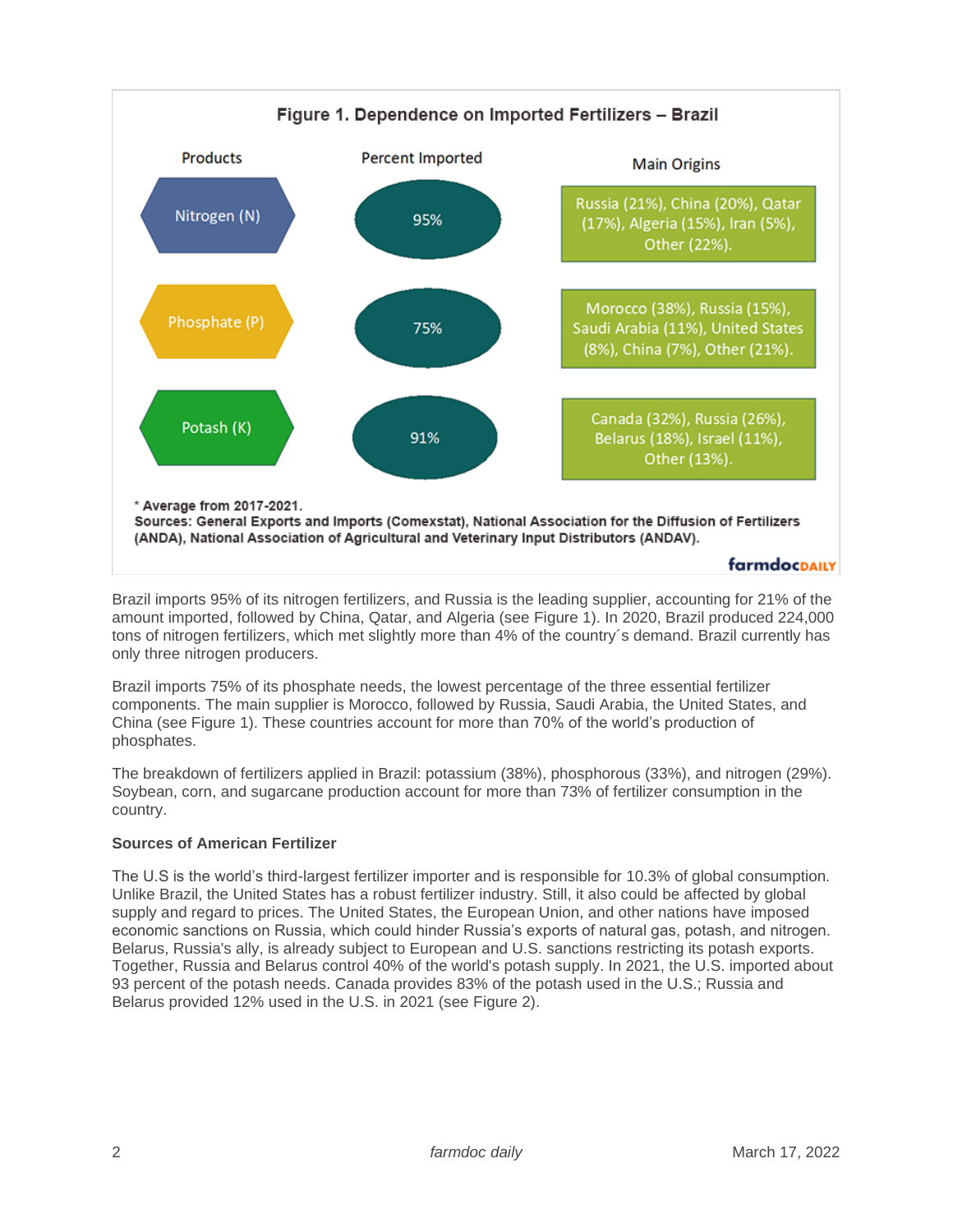

The American dependence on nitrogen and phosphate imports is much smaller, 12.5% and 9%, respectively. Ammonia (nitrogen fixed), for example, was produced by 16 companies at 35 plants in 16 U.S. states in 2020. About 60% of total U.S. ammonia production capacity was in Louisiana, Oklahoma, and Texas because of those states' enormous reserves of natural gas, the primary ingredient for ammonia. Phosphate was mined by five firms at 10 mines, in Florida, North Carolina, Idaho, and Utah.

Before the Ukraine conflict, farmers worldwide were struggling with much higher prices and supply disruptions (see *farmdoc daily* March 8, 2022). The US imports a non-trivial amount of all three components and thus US prices are likely to be connected to world prices of fertilizer. Price increases in the world market are likely to translate into similar price increases in the US market. Since the Russia-Ukraine conflict has started, fertilizer prices reported in the Illinois Production Cost Report have increased.

# **Brazilian Plan to Lower Dependence**

On March 11, the Brazilian government instituted a plan to lower its dependence on imports after Russia's invasion of Ukraine caused a global supply-chain bottleneck. The program, which aims to reduce Brazilian fertilizer imports from the current 85% to 45% by 2050, includes a new tax policy for the sector and provides support for private firms to expand fertilizer production capacity. In 2021, Brazil imported more than 41 million tons of fertilizers, a record, 21% more than last year (see Figure 3). The increase in fertilizers consumption is mainly pushed by the growth of acreage in the last years.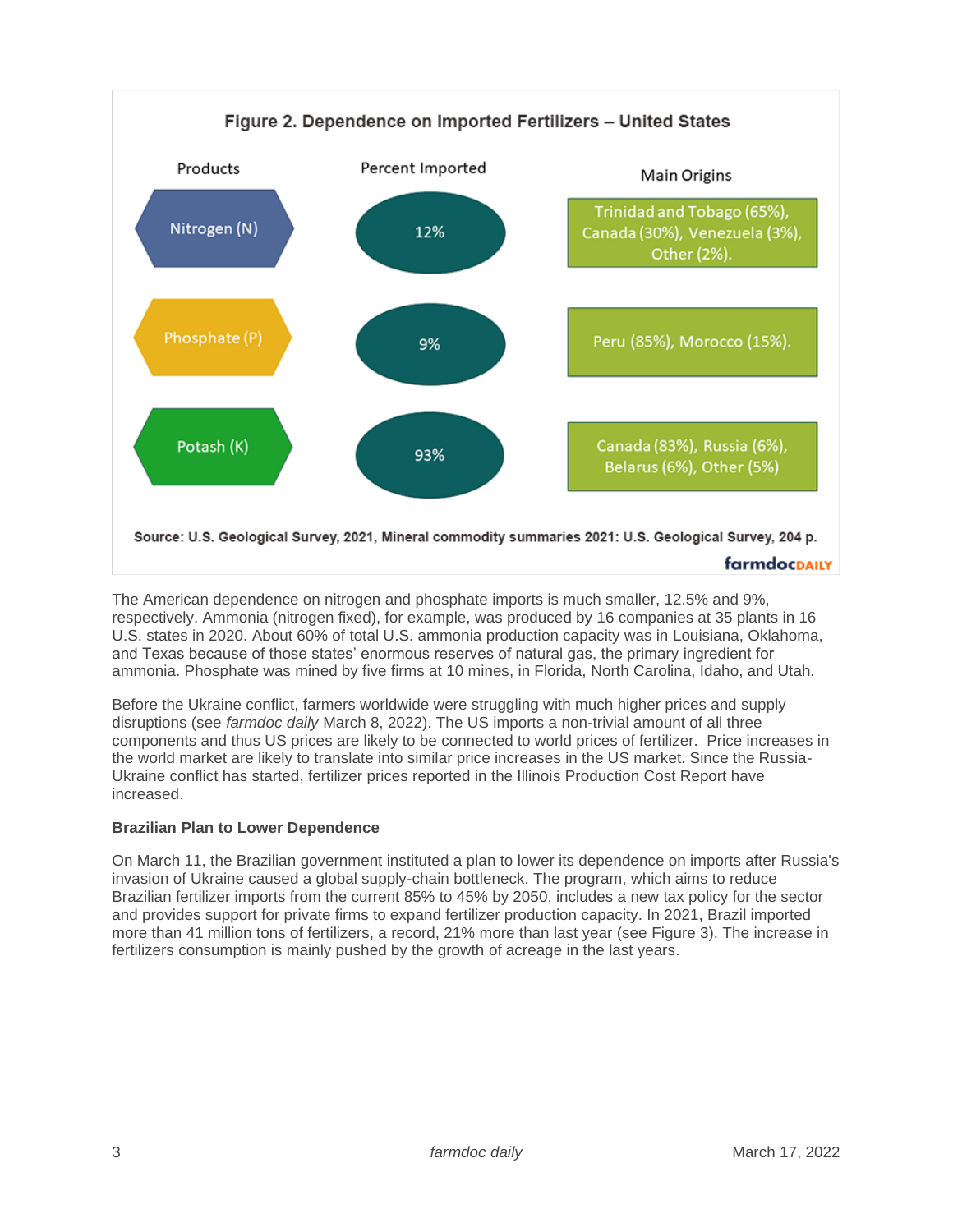

The Brazilian plan has 80 goals and 130 specific actions to increase the domestic production of fertilizers. The program also includes: (a) incentives to increase the use of organic fertilizers; (b) financial investments in research; and (c) visits to producers across the country by the Brazilian Agricultural Research Company (Embrapa) to promote increased efficiency in the use of fertilizers and inputs in the field. The government says Embrapa's effort alone is expected to reduce Brazil's demand by 20% in the 2022/23 crop. Experts say some soils have a residual fertilizer from the past season. If it is analyzed correctly, it is possible to postpone a percentage of the component to the next crop, but with some potential drop in yields. Brazil has two, sometimes three, crops per year.

# **American Plan to Support Local Production**

On March 11, the U.S. Department of Agriculture (USDA) announced it would support additional fertilizer production for American farmers to address rising costs. This summer, the USDA will provide \$250 million through a new grant program to support independent, innovative, and sustainable American fertilizer production. Additionally, to address growing competition concerns in the agricultural supply chain, USDA will launch a public inquiry seeking information regarding seeds and farming inputs, fertilizer, and retail markets.

The USDA will use funds from the Commodity Credit Corporation in September for market disruptions to develop a grant program that provides financing to encourage new, independent production. The application process will be announced in the summer of 2022, with the first awards expected before the end of the year. It is essential to highlight that the proposed US actions are unlikely to impact this year's availability and price of fertilizer, and its impacts may be several years down the road.

# **Summary**

The Russia-Ukraine crisis caused further disruptions and concerns in the global fertilizer industry. Farmers should expect higher fertilizer prices, leading to management decisions about the profitable use of fertilizers. Given the geopolitical consequences of the conflict, these disruptions could play out over many years.

# **References**